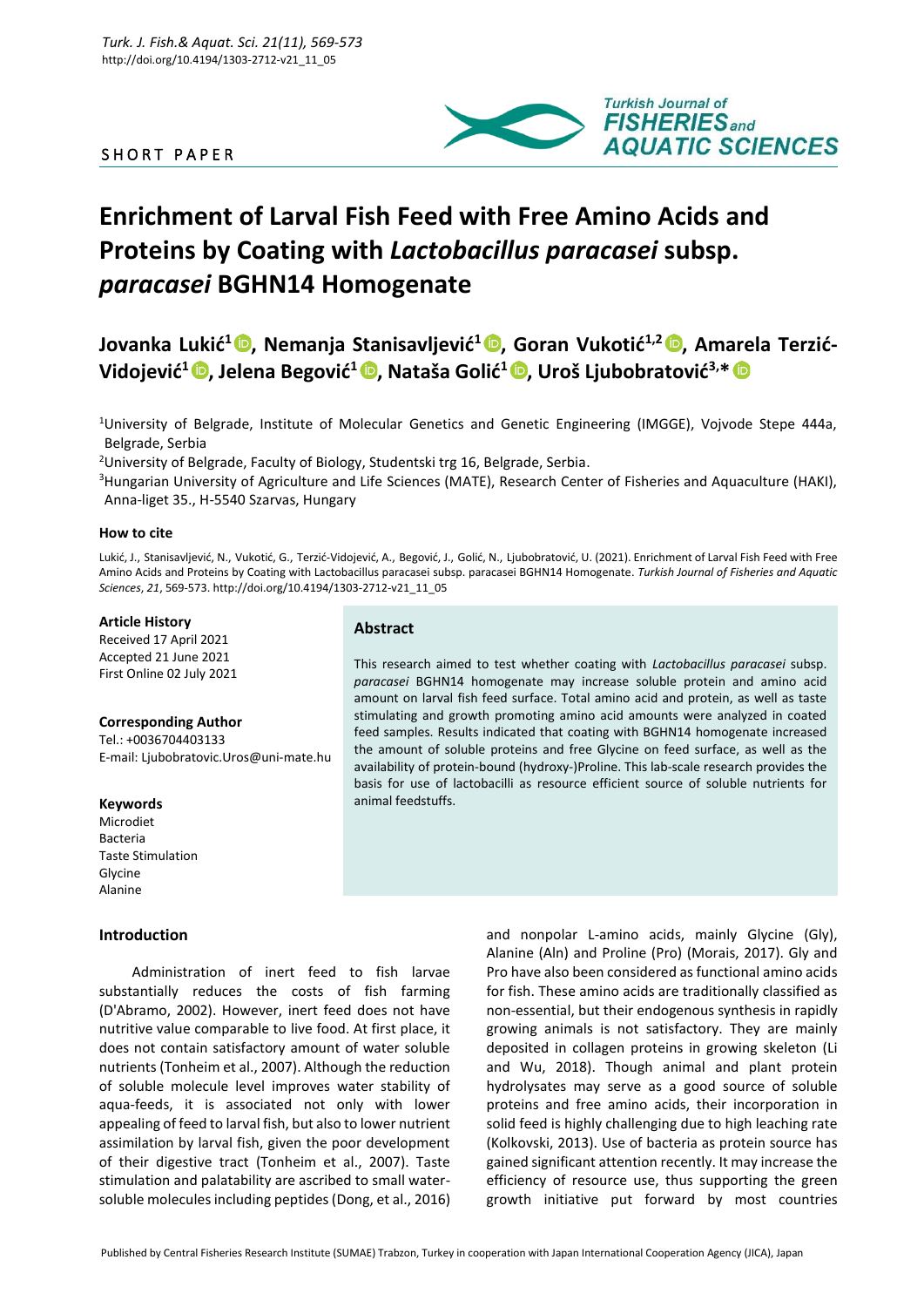worldwide (Matassa et al., 2016). Aside from providing proteins, bacterial cells can be manipulated to accumulate free amino acids using osmotic stress as a stimulant. Among others, Aln and Pro were reported as the most common compatible solutes in bacterial cells (Empadinhas and da Costa, 2008).

The aim of this paper was to evaluate whether coating of larval fish feed with *Lactobacillus paracasei* subsp. *paracasei* BGHN14 exposed to osmotic stress may increase soluble protein and free amino acid amount, including Aln, (hydroxy-)Pro and Gly, in the surface layer of OTOHIME B1 fry feed. In line with our expectations, the results obtained in this research suggest that BGHN14 strain may improve soluble nutrient levels in larval fish feed, thus supporting the use of bacteria as eco-friendly animal feed fortifiers.

# **Materials and Methods**

Strain *L. paracasei* subsp. *paracasei* BGHN14, which was shown to be safe for larval fish (Ljubobratovic et al., 2017, 2020) was used for the preparation of feed coating mixture. BGHN14 belongs to bacterial collection of the Laboratory for Molecular Microbiology (LMM), IMGGE and has been deposited in Belgian co-ordinated collections of micro-organisms (BCCMTM). Cultivation of BGHN14 was performed as described in Lukic et al., 2019. Coating mixture was prepared by exposing BGHN14 culture in logarithmic growth phase to salinity stress (1 M NaCl) (Waśko et al., 2013) until reaching stationary growth phase (16 h). Afterwards, cells were collected, washed in 1 M NaCl solution and pulverized in liquid nitrogen in order to release intracellular molecules. Total bacterial amount in lysed BGHN14 mixture was determined via dilution method (Lukic et al., 2019). Soluble protein and amino acid levels in homogenate were determined by Bradford reagent and Trinitrobenzenesulfonate (TNBS) (Pittner, 2002), respectively. For amino acid analysis, proteins were precipitated in 1 % trichloroacetic acid (TCA) at +4°C for 10 min (low concentration of TCA was used in order to prevent the interference with TNBS assay); the efficiency of precipitation was estimated in a preliminary test by evaluating residual protein amount in precipitated samples via Bradford assay. After centrifugation at 14 500 relative centrifugal force (RCF), supernatants were mixed with 0.1 M carbonate buffer pH 8.5 and 0.005 % TNBS. Reaction (30 min of incubation at 37°C) was stopped by addition of 0.25 M HCl and absorbance was read at 420 nm. DL-Aln was used for calibration curve preparation. L-Aln and Gly amounts were assayed using commercially available kits (Cell Biolabs, Inc., San Diego, CA, US) and (hydroxy-)Proline (Pro) levels were estimated using ninhydrin assay (Carillo and Gibon, 2011; Friedman, 2004). Briefly, 100 µl of prepared reagent (1 % ninhydrin in 60 % acetic acid and 20 % ethanol.), 70 µl of 96 % ethanol and 30 µl of sample precipitated in 1 % TCA were mixed, heated at 95°C for 20 min, cooled and absorbance was measured at 510 nm. BGHN14 mixture (prepared as above) was diluted with 1.7 x volume of saline (per wet weight) and stored at -80°C before use. OTOHIME B1 larval feed (250-360 µm pellets, Marubeni Nishin Feed Co., Ltd., Tokyo, Japan) was coated with prepared BGHN14 extract using solid state treatment procedure. Feed was stored up to three months at -20°C before experiment. Feed coating was performed on a small scale (50 mg of feed) using 260 % moisture percentage and 200 mg/g of wet bacterial mass (and was immediately placed in oven at 50-55°C for drying for 4 h) (Lukic et al., 2019). Total bacterial and BGHN14 growth was estimated on universal Luria Agar (LA) and MRS medium, respectively, via dilution method. Soluble protein and lipid content of the surface portion of feed granules were performed after fat extraction (Lukic et al., 2019), while amino acid amounts were estimated in non-defatted feed samples, in order to prevent the loss of L-Aln, Gly and (hydroxy-) Pro into the organic solvent phase (Reddy, 2019). Feed was tested before and after simulated leaching test. Leaching was performed by mixing of feed granules with water (20 mg of feed/ml) and rotation, using tube revolver at RT for 15 min, which is maximal estimated time for fish to consume the feed (Pattillo, 2014). Simulation of feed sample digestion in fish larval gut was tested as described previously (Minekus et al., 2014), with modifications. Feed samples before and after water washing were resuspended in 0.1 M Na-phosphate buffer, pH 8 (10 mg of feed/ml) and trypsin from bovine pancreas was added at a concentration of 100 TAME units per ml. Samples were incubated at 37°C for 2 h with shaking. Afterwards, samples were centrifuged and amino acid amount in the supernatant was analyzed as described above. All experimental analyses were performed in triplicates. Differences between treatments were estimated using t-test or Analysis of Variances (ANOVA) with Tukey post-hoc test. In the case of the violation of variance homogeneity (estimated by Levene test), Welch's t or Welch's F-test (with Games-Howell post-hoc test) were utilized. Mean and standard deviations were calculated using SPSS 20.0 for Windows (IBM Corporation, Armonk, NY, US).

# **Results**

Exposure of BGHN14 culture to 1 M NaCl was associated with an increase of free amino acid (15.63±1.48 vs. 5.04±3.06 in control, µg/mg of wet weight), (hydroxy-)Pro (0.00253±0.00043 vs. 0.00035±0.00003 in control) and Gly (4.34±0.21 vs. 1.11±0.52 in control) amounts in BGHN14 extract. Soluble protein amount was increased in feed samples coated with BGHN14 extract after 15 min of washing (0.62±0.2 µg/mg of dried feed) in comparison to wet  $(0.09\pm0.16)$  and dry control feed samples  $(0.07\pm0.1)$ . Gly was increased in BGHN14 coated feed samples both before (6.27±0.33 vs. 4.75±0.74 in wet vs. 4.25±0.31 in dry control feed) and after washing (1.82±0.42 vs. 0.86±0.26 in wet vs. 0.87±0.09 in dry control feed). On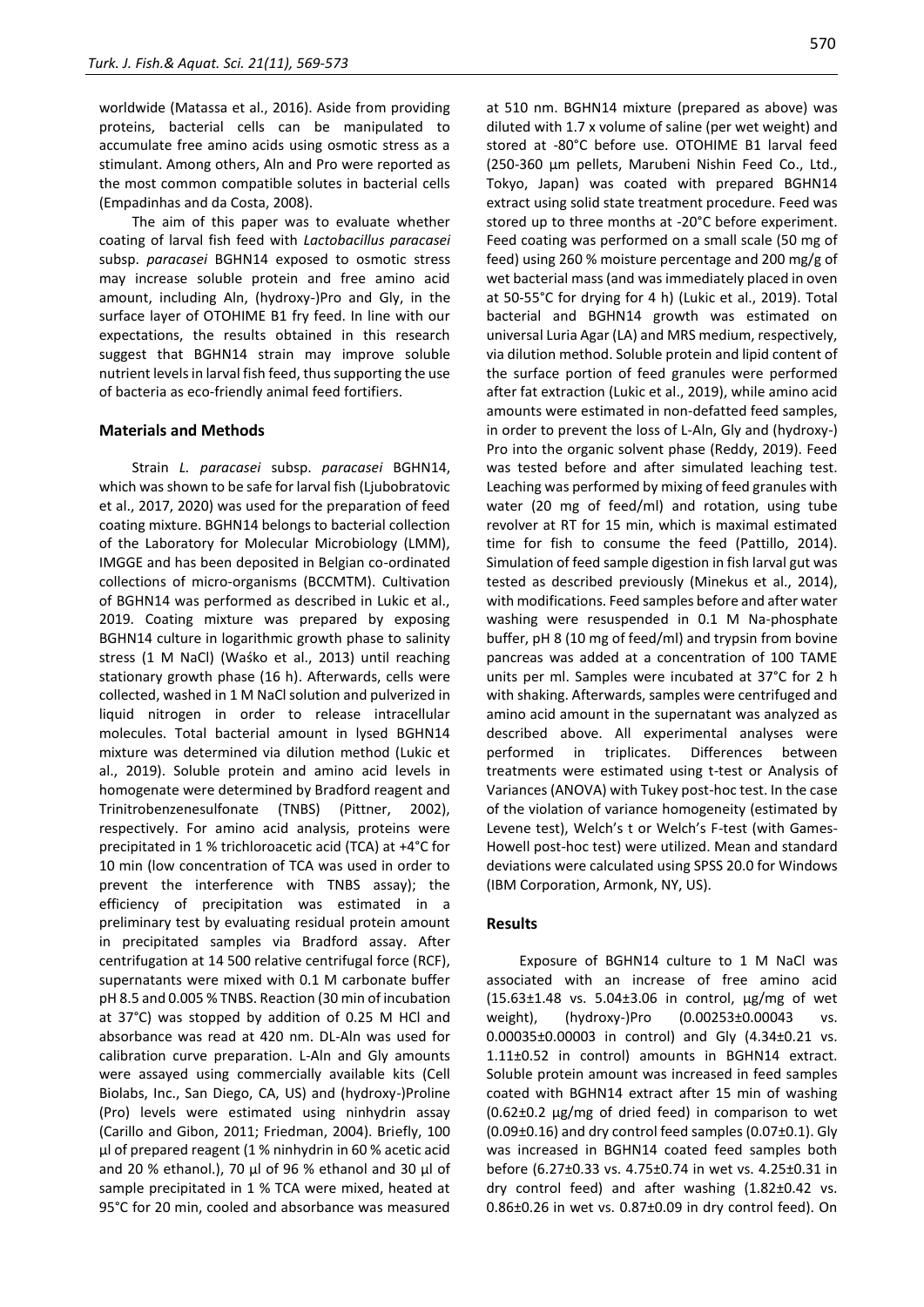the other hand, L-Aln levels were reduced but only before washing (0.29±0.11 vs. 2.41±0.65 in wet vs. 2.38±0.56 in dry control feed). Survival of BGHN14 in coated feed was 7 $\pm$ 2.6 x 10<sup>4</sup> bacterial cells per mg of dried feed sample. Total bacterial growth in coated feed  $(9.33\pm3.21 \times 10^5)$  was not significantly different from (wet  $(18.33\pm3.51 \times 10^5)$  and dry control  $(12\pm5.57 \times 10^5)$ .

Trypsin *in vitro* digestion of feed samples resulted in an increase of free amino acid amount in BGHN14 mixture coated feed samples (99.94±7.14 before and 68.03±8.38 after leaching) in comparison to wet (72.60±5.42 before and 42.19±3.34 after leaching) and dry control feed samples (65.89±8.82 before and 52.54±5.48 after leaching). (Hydroxy-)Pro levels were increased in coated feed both before 0.00454±0.00036 vs. 0.00377±0.0002 in wet vs. 0.00378±0.00029 in dry control feed) and after washing (0.00132±0.00013 vs. 0.00055±0.00004 in wet vs. 0.00056±0.00026 in dry control feed). L-Aln levels were decreased in coated feed before leaching (0.71±0.14 vs. 3.81±0.26 in wet vs. 3.7±0.21 in dry control feed).

#### **Discussion**

Successful and safe use of lactobacilli in aquaculture so far, primarily related to pathogen control, makes lactobacilli excellent candidates for enrichment of fish feed with soluble nutrients (Hoseinifar et al., 2018). Exposure of *L. paracasei* subsp. *paracasei* BGHN14 to osmotic stress in this research increased intracellular Gly and (hydroxy-)Pro concentrations. Similarly, Glaasker et. al., 1996, reported an increase of Gly and Pro in osmotically shocked *L. plantarum* cells. Coating of larval fish feed pellets with osmotically stressed BGHN14 cells resulted in enrichment of the surface layer of feed granules with Gly. Gly in its free form can increase the taste attractiveness of larval feed, which may alleviate the process of early weaning in larval fish, given the high content of Gly in live food (Gallagher and Brown, 1975). The efficiency of enrichment of feed granules with target molecules may be compromised either by leaching of soluble molecules during the process of feed drying (Lukic et al., 2019) or by incorporation of amino acids into the bacterial proteins during bacterial growth. The latter requires the presence of live bacteria in the coating mix, so total inactivation of bacteria (e.g. by heating) in BGHN14 extract may potentially increase the efficiency of enrichment.

Increase of Gly in BGHN14 coated feed samples was also noticeable after 15 min of exposure of coated feed granules to water, which served as a simulation of nutrient diffusion into the fish rearing water before feed ingestion by fish. Retention of soluble nutrients on the surface of feed granules is of special relevance for larval fish because of their poor stomach development and high dependence on soluble molecules present in food (Tonheim et al., 2007). In line with this, coating with BGHN14 extract reduced diffusion rate of soluble proteins, which also possess taste stimulatory effect (Dong et al., 2016). This can be explained by the findings of Zhdanov and Kasemo (2010), who showed that proteins bind to lipid bilayers via electrostatic interactions. Similar situation was seen with feed samples treated with live BGHN14 (Lukić et al., 2021); however, in this case, the retention of proteins after washing was lower, although the number of live bacteria was higher in comparison to homogenate. This suggests that lysis of bacteria may be the most important factor for the retention of soluble proteins on feed surface after washing.

Soluble proteins retained on the surface of BGHN14 extract coated feed granules may act as a potential source of valuable amino acids important for larval growth. In line with this, simulated trypsin digestion of feed samples coated with BGHN14 extract released a substantial amount of amino acids. Since this release was observed both before and after exposure of feed granules to leaching, increased digestibility of proteins was probably not dependent only on their solubility. Trypsin activation by lipid bilayer has been reported by Mahmmoud, 2005. Furthermore, protein denaturation may occur during interaction with lipid bilayers, thus increasing their digestibility (Opstvedt et al., 2003; Zhdanov and Kasemo, 2010). (Hydroxy-)Pro levels were significantly increased after simulated trypsin digestion, indicating high content of protein bound (hydroxy-)Pro in larval feed. Levels of (hydroxy- )Pro were significantly increased after coating of feed samples with BGHN14 extracts both before and after washing, probably as the results of increased protein digestibility and/or solubility. Gly amounts in BGHN14 homogenate coated feed showed a statistical trend (*P* = 0.059 before and 0.066 after washing) towards increase in comparison to dry feed samples. In contrast to (hydroxy-)Pro, this Gly is probably coming from the homogenate itself, since, according to the results of Gly measurement in trypsin digested control feed samples, it seems that Gly in larval feed is predominantly present in the free form. Alternatively, proteins containing the Gly may be resistant to trypsin digestion.

An interesting observation is the reduction of L-Aln levels in BGHN14 coated feed samples not exposed to water diffusion test. Aln has an essential role in bacterial wall build-up (Wei et al., 2016). Its leakage from the surface of feed granules may lead to excess growth of pathogenic bacteria and biofilm formation on surfaces of fish rearing systems. It could be assumed that Aln was incorporated into the cell walls of BGHN14 during coating/drying procedure. Peptidoglycan synthesis has been reported by non-viable bacterial extracts (Egan et al., 2015), as well as in *vitro* L- to D-Aln conversion (Pierce et al., 2008). Comparison with feed samples treated with live bacteria (Lukić et al., 2021) revealed no association of Aln reduction level with viable bacteria count present in feed samples. However, the role of live or lysed bacteria in Aln depletion from feed samples remains to be investigated.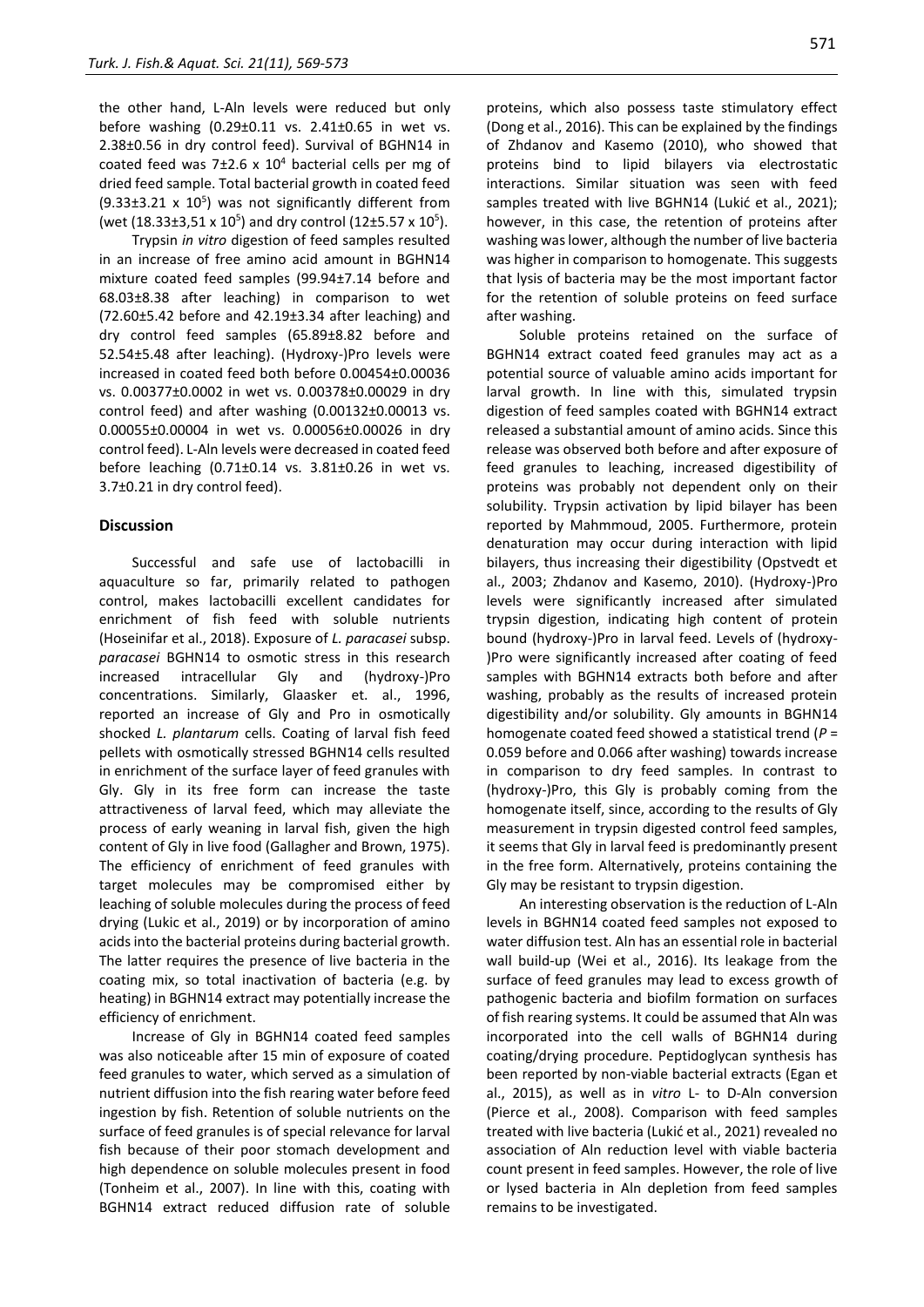We note here that lysis with liquid nitrogen failed to completely inactivate BGHN14 cells (survival of BGHN14 in coated feed was  $7\pm2.6 \times 10^4$  bacterial cells per mg of dried feed sample). As elaborated by Geciova et al., 2002, mechanical methods of cell disruption, though being quite efficient for the release of intracellular soluble molecules, do not completely kill bacteria in the sample. This can lead to non-uniformity of results due to variations in the viability of residual bacteria during sample storage. Therefore, it is necessary to perform detailed examination to determine the effect of feed coating with BGHN14 mixture after different storage periods.

# **Conclusion**

To summarize, this research demonstrated that application of lactobacilli homogenate increases the amount of free Gly and the availability of protein bound Gly and (hydroxy-)Pro in larval fish feed. It further contributes to retention of soluble proteins in larval feed after water exposure, suggesting the potential for use of lactobacilli extracts as encapsulation agents for the prevention of soluble nutrient leaching. This may promote feed acceptance and skeleton development in larval fish.

# **Ethical Statement**

This work did not include experiments in animals. All authors meet the standards of ethical responsibility listed by the publisher.

#### **Funding Information**

This research has received funding from the European Union's Horizon 2020 research and innovation programme under grant agreement No. 652831 (AQUAEXCEL<sup>2020</sup>), European Regional Development Fund and the Hungarian Government within the project GINOP-2.3.2-15-2016-00025 and the National Project No. 173019 of the Ministry of Education, Science and Technological Development of the Republic of Serbia. This output reflects only the author's view and the funders cannot be held responsible for any use that may be made of the information contained therein. The funders were not involved in study design, data analysis and preparation of the manuscript.

## **Author Contribution**

JL was involved in study conception and design, acquisition, analysis and interpretation of the data, as well as the preparation of manuscript draft. NS and GV were involved in data acquisition and critical revision of the manuscript. ATV, JB and NG were involved in the conception of the study and critical revision of the manuscript. UL was involved in study conception and design, interpretation of the data and preparation of manuscript draft. All authors approved the final version of the manuscript and agreed to be accountable for all aspects of the work, including accuracy and integrity of presented data.

#### **Conflict of Interest**

The authors declare that they have no known competing financial interests or personal relationships that could have appeared to influence the work reported in this paper.

## **Acknowledgements**

The authors thank to Nikola Vojvodić, IMGGE, for technical assistance during work.

# **References**

- Bryan, D.D.S.L., & Classen, H.L. (2020). *In vitro* methods of assessing protein quality for poultry. *Animals*, 10, 551. https://doi.org/10.3390/ani10040551
- Carillo P, Gibon Y (2011) PROTOCOL: Extraction and determination of proline. Retrieved from https://fdocuments.in/document/protocol-extractionand-determination-of-proline.html
- D'Abramo, L.R. (2002). Challenges in developing successful formulated feed for culture of larval fish and crustaceans. In L.E. Cruz-Suárez, D. Ricque-Marie, M. Tapia-Salazar, M.G. Gaxiola-Cortés, N. Simoes (Eds.), Avances en Nutrición Acuícola VI. *Memorias del VI Simposium Internacional de Nutrición Acuícola* (pp. 143- 151). Cancún, Quintana Roo, México.
- Dong, C., He, G., Mai, K., Zhou, H., Xu, W. (2016). Palatability of water-soluble extracts of protein sources and replacement of fishmeal by a selected mixture of protein sources for juvenile turbot (*Scophthalmus maximus*). *Journal of Ocean University of China*, 15, 561–567. https://doi.org/10.1007/s11802-016-2898-8
- Egan, A.J., Biboy, J., van't Veer, I., Breukink, E., Vollmer, W. (2015). Activities and regulation of peptidoglycan synthases. *Philosophical Transactions of the Royal Society B: Biological Sciences*, 370, 20150031. https://doi.org/10.1098/rstb.2015.0031
- Empadinhas, N., & da Costa, M. (2008). Osmoadaptation mechanisms in prokaryotes: Distribution of compatible solutes. *International Journal of Microbiology*, 11, 151- 161. https://doi.org/10.2436/20.1501.01.55
- Gallagher, M., & Brown, W.D. (1975). Composition of San Francisco Bay brine shrimp (*Artemia salina*). *Journal of Agricultural and Food Chemistry*, 23, 630-632. https://doi.org/10.1021/jf60200a008
- Geciova, J., Bury, D., Jelen, P. (2002). Methods for disruption of microbial cells for potential use in the dairy industry a review. *International Dairy Journal*, 12, 541-553. https://doi.org/10.1016/s0958-6946(02)00038-9
- Glaasker, E., Konings, W.N., Poolman, B. (1996). Osmotic regulation of intracellular solute pools in *Lactobacillus plantarum*. *Journal of Bacteriology*, 178, 575-582. https://doi.org/10.1128/jb.178.3.575-582.1996
- Hoseinifar, S.H., Sun, Y.Z., Wang, A., Zhou, Z. (2018). Probiotics as means of diseases control in aquaculture, a review of